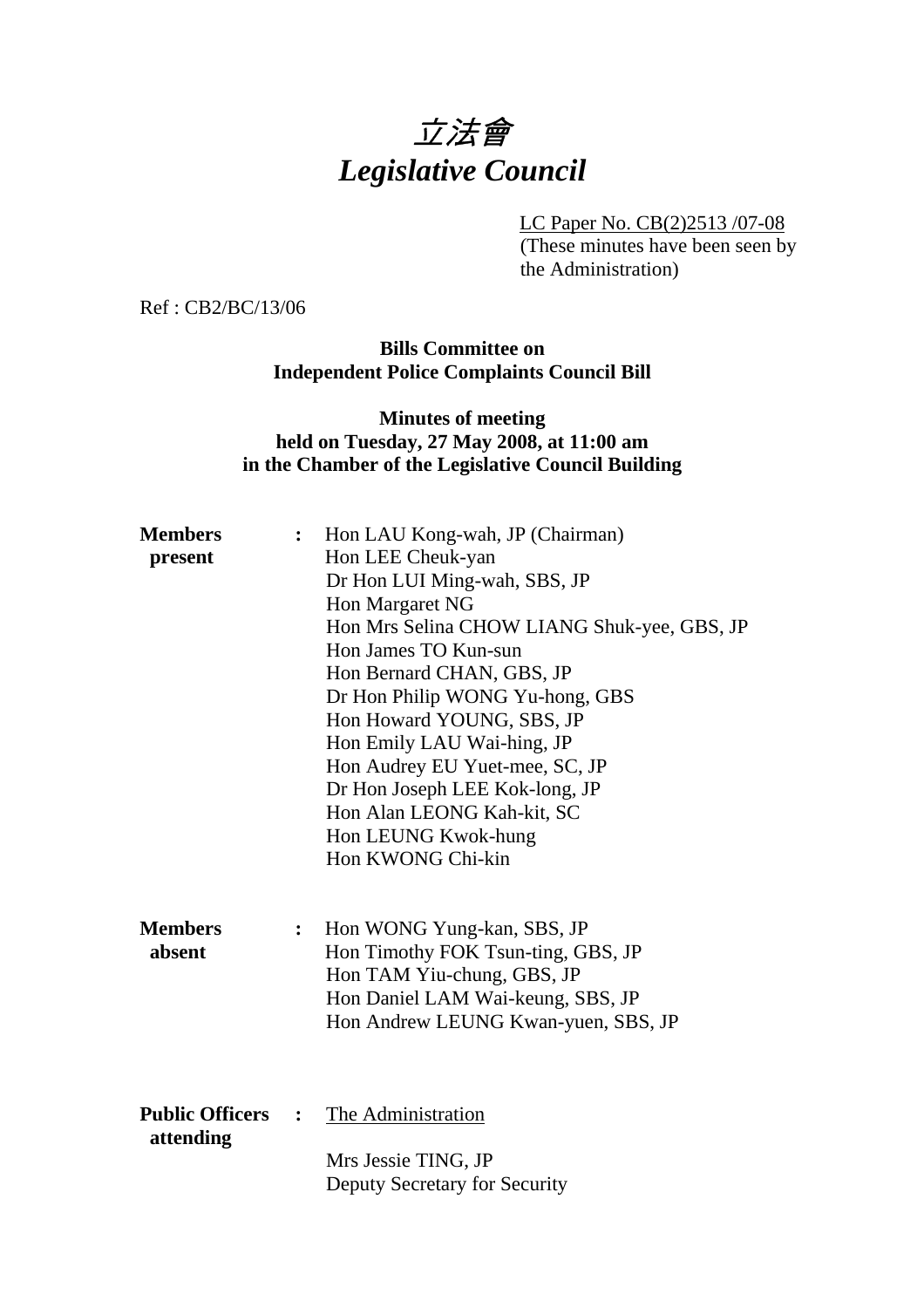|                               |                | Ms Manda CHAN<br>Principal Assistant Secretary for Security                                                  |
|-------------------------------|----------------|--------------------------------------------------------------------------------------------------------------|
|                               |                | Ms Jane LEE<br><b>Assistant Secretary for Security</b>                                                       |
|                               |                | Mr FAN Sik-ming<br>Chief Superintendent of Police (Complaints and Internal<br><b>Investigations Branch</b> ) |
|                               |                | Ms WONG Ching-han<br>Senior Inspector of Police                                                              |
|                               |                | Ms Fanny IP<br>Senior Assistant Law Draftsman                                                                |
|                               |                | <b>Independent Police Complaints Council</b>                                                                 |
|                               |                | Mrs Philomena LEUNG<br>Secretary, Independent Police Complaints Council                                      |
|                               |                | Mr Brandon CHAU<br>Deputy Secretary, Independent Police Complaints Council                                   |
| <b>Clerk</b> in<br>attendance | $\ddot{\cdot}$ | Mrs Sharon TONG<br>Chief Council Secretary (2) 1                                                             |
| <b>Staff</b> in<br>attendance |                | Mr LEE Yu-sung<br>Senior Assistant Legal Adviser 1                                                           |
|                               |                | Mr Raymond LAM<br>Senior Council Secretary (2) 5                                                             |
|                               |                | Ms Camy YOONG<br>Clerical Assistant (2) 1                                                                    |
|                               |                |                                                                                                              |

## **I. Continue discussion on the Bill**

1. The Bills Committee deliberated (index of proceedings attached at **Annex**).

2. The Bills Committee requested the Administration -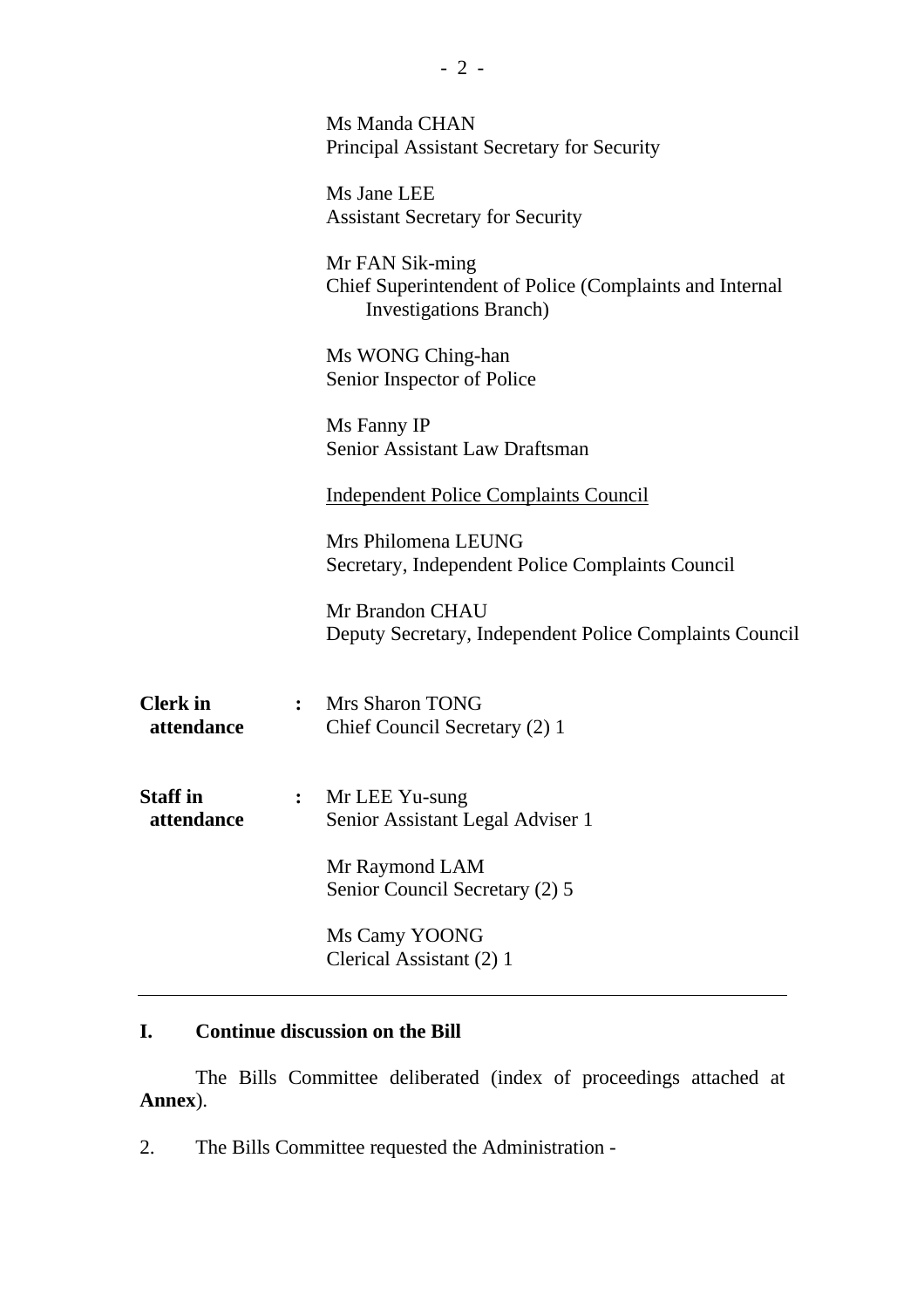- (a) to review the scope of clause  $20(1)(a)$ , having regard to the definition of "material" in the Organized and Serious Crimes Ordinance;
- (b) to consider adding "and investigation report" after "relating to a reportable complaint" in clause 20(1)(a);
- (c) to consider amending clause  $20(1)(b)$  along the lines of "to clarify" any fact, discrepancy, allegation or conclusion relating to a reportable complaint and investigation report and to provide further information or material relating to such clarification";
- (d) to consider adding ", information or material" after "explanations" in clause 15(3);
- (e) to consider revising the drafting of clause  $21(2)(b)$  in relation to the word "notified";
- (f) to consider requiring a notification under clause  $21(2)(b)$  to be given by registered post and setting out such a requirement in the Bill;
- (g) to consider amending clause 23(1) along the lines that a member of the Council might, at any time and without appointment, attend interviews or observe the investigation of a reportable complaint, including but not limited to subclauses (a) and (b); and
- (h) to consider providing in sections 10 and 14 of Schedule 1 to the Bill how a member of IPCC or its committee who had an interest in a matter being discussed or to be discussed should be handled, taking into account the requirement for observers to withdraw from an interview or observation of collection of evidence as specified in clause  $34(3)(c)$ .

3. The Bills Committee noted that IPCC had confirmed that its suggested amendments to clause 20 as attached to its letter of 16 May 2008 represented IPCC's latest position regarding the draft wording for its proposed amendment to clause 20 of the Bill.

4. In connection with clause 22, the Administration informed the Bills Committee that -

(a) it would propose amendments to the effect that the Commissioner of Police must inform a complainant or his representative of the classification of his complaint and the reason for the classification, and that the clause did not apply to cases where the complainant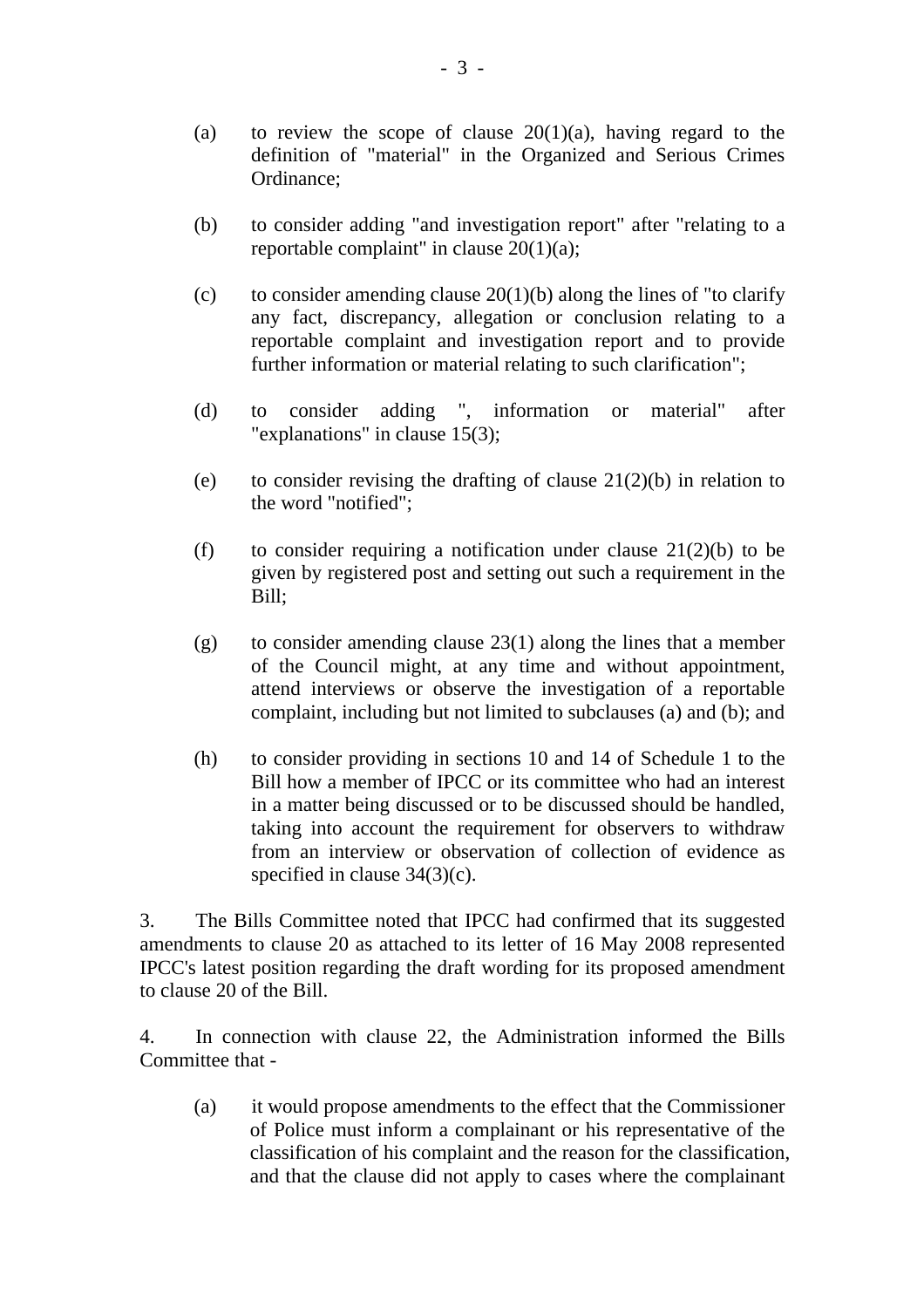or his representative had indicated to the Commissioner of Police that he did not wish to be so informed; and

(b) the Police would in future address questions from complainants relating to operational matters and unrelated to the complaint in question so that IPCC's replies to complainants would be confined to matters related to the latter's request for review.

## **II. Date of next meeting**

5. The Bills Committee noted that the next meeting had been scheduled for 29 May 2008 at 10:45 am. The Bills Committee also noted that if the business on the Agenda of the Council meeting of 28 May 2008 could not be finished on the same day and the Council meeting was to be resumed in the morning of 29 May 2008, the Bills Committee meeting scheduled for 29 May 2008 would be cancelled.

6. The meeting ended at 1:00 pm.

Council Business Division 2 Legislative Council Secretariat 4 July 2008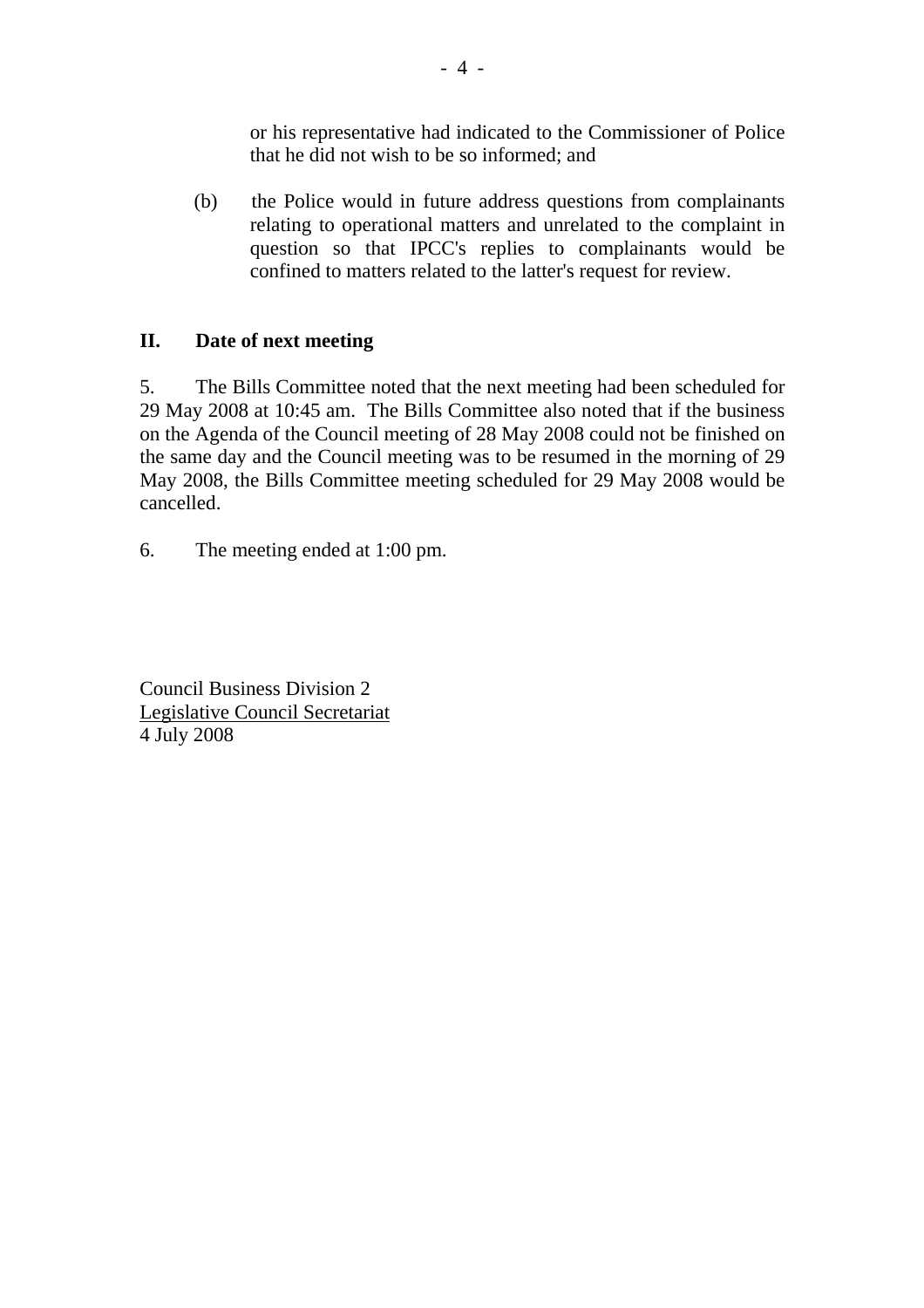### **Proceedings of meeting of the Bills Committee on Independent Police Complaints Council Bill on Tuesday, 27 May 2008, at 11:00 am in the Chamber of the Legislative Council Building**

| <b>Time</b><br>marker | <b>Speaker</b>                                                                                       | Subject(s)                                                                                                                                                                                                                                                                                                      | <b>Action</b><br><b>Required</b>                                                                                                                                                                 |
|-----------------------|------------------------------------------------------------------------------------------------------|-----------------------------------------------------------------------------------------------------------------------------------------------------------------------------------------------------------------------------------------------------------------------------------------------------------------|--------------------------------------------------------------------------------------------------------------------------------------------------------------------------------------------------|
| $000000 -$<br>000337  | Chairman<br>Hon Emily LAU<br>Clerk                                                                   | Arrangements for the next<br>meeting to be held on 29 May<br>2008                                                                                                                                                                                                                                               |                                                                                                                                                                                                  |
| $000338 -$<br>002100  | Admin<br>Hon James TO<br>Chairman                                                                    | Draft amendments proposed by<br>the Independent Police<br>Complaints Council (IPCC) to<br>clause 20; IPCC's latest position<br>regarding the draft wording for<br>its proposed amendment to<br>clause 20 of the Bill;<br>Administration's position<br>regarding the amendments<br>proposed by IPCC to clause 20 |                                                                                                                                                                                                  |
| $002101 -$<br>003728  | Hon Alan LEONG<br>Hon Mrs Selina CHOW<br>Hon Margaret NG<br>Chairman<br>Admin                        | Whether the Commissioner of<br>Police should be required to<br>provide a brief summary of the<br>information/material referred to<br>in the new subclause proposed by<br>IPCC to clause 20                                                                                                                      |                                                                                                                                                                                                  |
| $003729 -$<br>004522  | Hon James TO<br>Admin<br>Chairman                                                                    | Scope of clause $20(1)(a)$ ;<br>definition of "material" in the<br>Organized and Serious Crimes<br>Ordinance                                                                                                                                                                                                    | <b>Admin to review</b><br>the scope of clause<br>$20(1)(a)$ , having<br>regard to the<br>definition of<br>"material" in the<br><b>Organized and</b><br><b>Serious Crimes</b><br><b>Ordinance</b> |
| $004523 -$<br>011009  | Hon James TO<br>Hon Mrs Selina CHOW<br>Hon LEUNG Kwok-hung<br>Admin<br>Chairman<br>Secretary of IPCC | Scope of clause 20 $(1)(b)$ ; adding<br>"and investigation report" after<br>"relating to a reportable"<br>complaint" in clause $20(1)(a)$ ;<br>amending clause $20(1)(b)$ along<br>the lines of "to clarify any fact,<br>discrepancy, allegation or                                                             | <b>Admin to consider</b><br>adding "and<br>investigation<br>report" after<br>"relating to a<br>reportable<br>complaint" in                                                                       |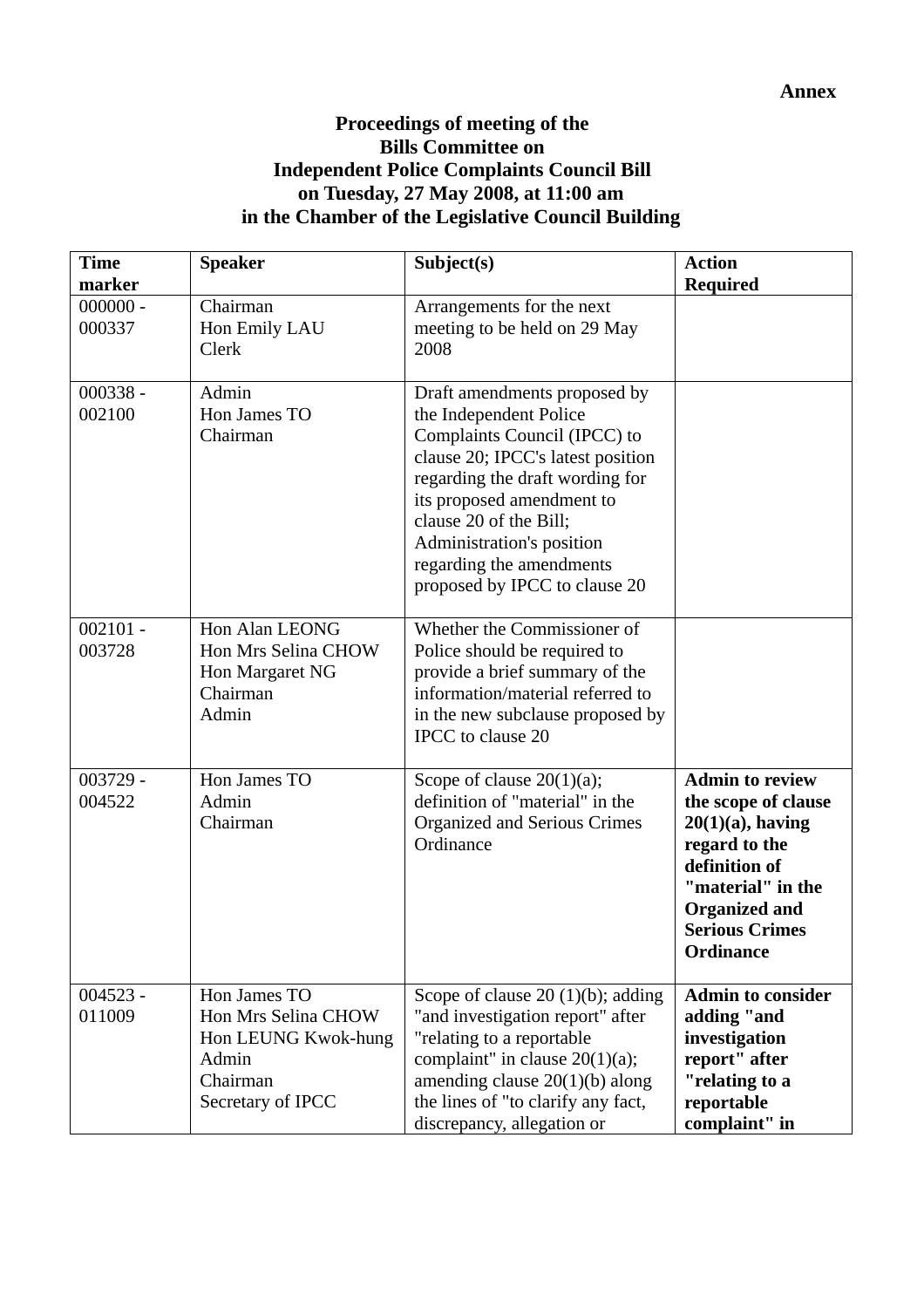| <b>Time</b><br>marker | <b>Speaker</b>                                                    | Subject(s)<br>conclusion relating to a<br>reportable complaint and<br>investigation report and to<br>provide further information or<br>material relating to such<br>clarification"                                                                                                                                                                      | <b>Action</b><br><b>Required</b><br>clause $20(1)(a)$ ; to<br>consider amending<br>clause $20(1)(b)$<br>along the lines of<br>"to clarify any fact,<br>discrepancy,<br>allegation or<br>conclusion relating<br>to a reportable<br>complaint and<br>investigation report<br>and to provide<br>further information<br>or material relating<br>to such<br>clarification" |
|-----------------------|-------------------------------------------------------------------|---------------------------------------------------------------------------------------------------------------------------------------------------------------------------------------------------------------------------------------------------------------------------------------------------------------------------------------------------------|-----------------------------------------------------------------------------------------------------------------------------------------------------------------------------------------------------------------------------------------------------------------------------------------------------------------------------------------------------------------------|
| $011010 -$<br>011442  | Hon James TO<br>Chairman<br>Admin                                 | Clauses relating to the<br>categorisation of notifiable<br>complaints; adding",<br>information or material" after<br>"explanations" in clause $15(3)$                                                                                                                                                                                                   | <b>Admin to consider</b><br>adding",<br>information or<br>material" after<br>"explanations" in<br>clause $15(3)$                                                                                                                                                                                                                                                      |
| $011443 -$<br>011638  | Admin                                                             | Briefing on clause 21                                                                                                                                                                                                                                                                                                                                   |                                                                                                                                                                                                                                                                                                                                                                       |
| $011639 -$<br>012950  | Hon James TO<br>Hon LEUNG Kwok-hung<br>Admin<br>Chairman<br>SALA1 | Examination of clause 21;<br>provisions regarding service by<br>post in the Interpretation and<br>General Clauses Ordinance (Cap.<br>1); meaning of clause $21(2)(b)$ in<br>relation to the word "notified";<br>requiring a notification under<br>clause $21(2)(b)$ to be given by<br>registered post and setting out<br>such a requirement in the Bill | <b>Admin to</b><br>consider revising<br>the drafting of<br>clause $21(2)(b)$ in<br>relation to the<br>word "notified";<br>to consider<br>requiring a<br>notification under<br>clause $21(2)(b)$ to<br>be given by<br>registered post<br>and setting out<br>such a<br>requirement in<br>the Bill                                                                       |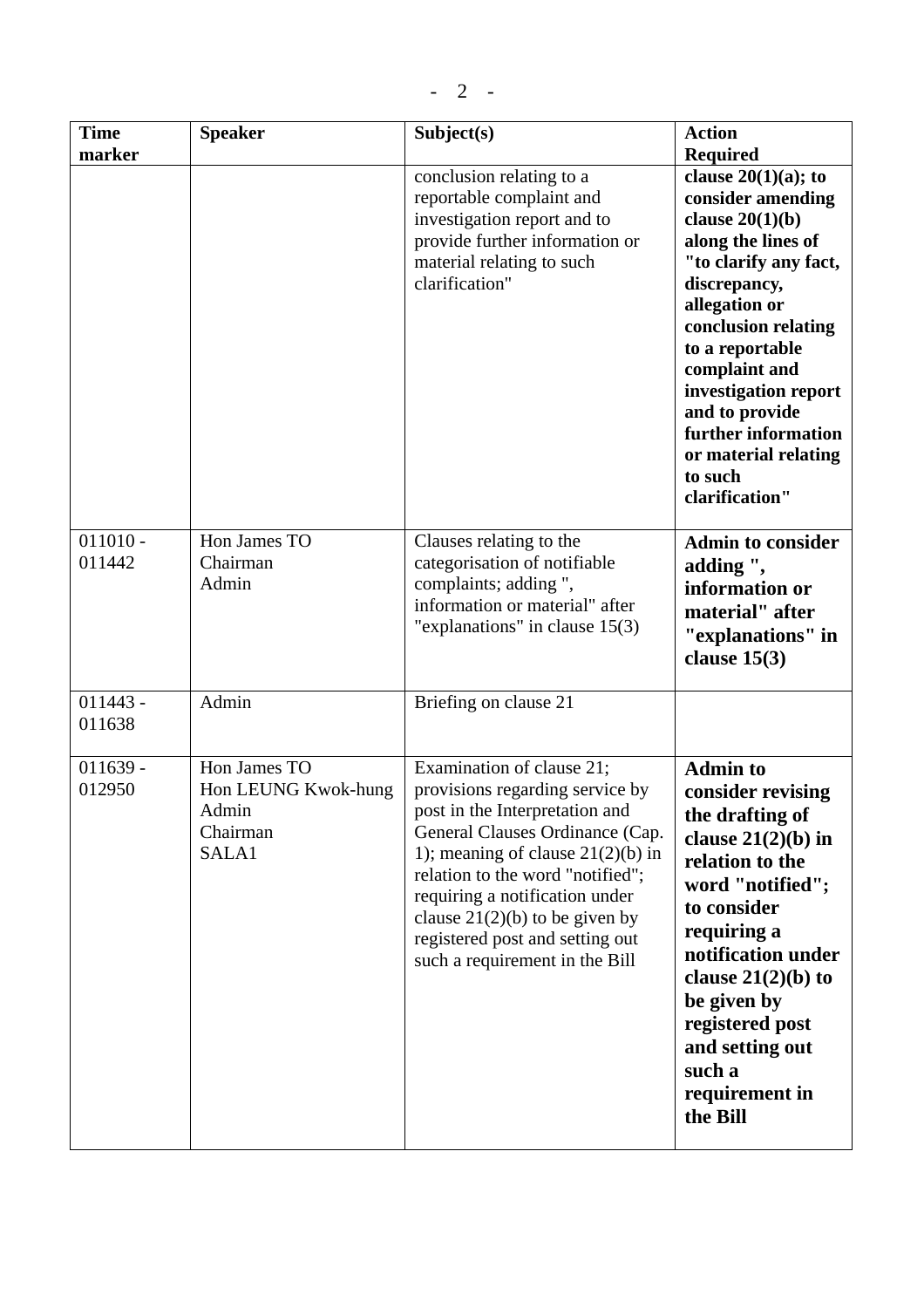| <b>Time</b>                    | <b>Speaker</b>                                         | Subject(s)                                                                                                                                                                                                                                                                                                                                                                      | <b>Action</b>                                                                                                                                                                                                                                                                                                                                                                               |
|--------------------------------|--------------------------------------------------------|---------------------------------------------------------------------------------------------------------------------------------------------------------------------------------------------------------------------------------------------------------------------------------------------------------------------------------------------------------------------------------|---------------------------------------------------------------------------------------------------------------------------------------------------------------------------------------------------------------------------------------------------------------------------------------------------------------------------------------------------------------------------------------------|
| marker<br>$012951 -$<br>013757 | Admin<br>Chairman<br>Hon James TO<br>Secretary of IPCC | Examination of clause 22;<br>amendments to be proposed by<br>the Administration to clause 22<br>and steps to be taken by the<br>Police in respect of questions<br>from complainants relating to<br>operational matters and unrelated<br>to the complaint in question                                                                                                            | <b>Required</b>                                                                                                                                                                                                                                                                                                                                                                             |
| $013758 -$<br>014315           | Admin<br>Hon James TO<br>Chairman                      | Examination of clause 23;<br>amending clause $23(1)$ along the<br>lines that a member of the<br>Council might, at any time and<br>without appointment, attend<br>interviews or observe the<br>investigation of a reportable<br>complaint, including but not<br>limited to subclauses (a) and (b)                                                                                | <b>Admin to consider</b><br>amending clause<br>$23(1)$ along the<br>lines that a member<br>of the Council<br>might, at any time<br>and without<br>appointment,<br>attend interviews<br>or observe the<br>investigation of a<br>reportable<br>complaint,<br>including but not<br>limited to<br>subclauses (a) and<br>(b)                                                                     |
| $014316 -$<br>015942           | Hon James TO<br>Chairman<br>Admin<br>SALA1             | Providing in sections 10 and 14<br>of Schedule 1 to the Bill how a<br>member of IPCC or its<br>committee who had an interest in<br>a matter being discussed or to be<br>discussed should be handled,<br>taking into account the<br>requirement for observers to<br>withdraw from an interview or<br>observation of collection of<br>evidence as specified in clause<br>34(3)(c) | <b>Admin to consider</b><br>providing in<br>sections 10 and 14<br>of Schedule 1 to the<br><b>Bill how a member</b><br>of IPCC or its<br>committee who had<br>an interest in a<br>matter being<br>discussed or to be<br>discussed should be<br>handled, taking<br>into account the<br>requirement for<br>observers to<br>withdraw from an<br>interview or<br>observation of<br>collection of |